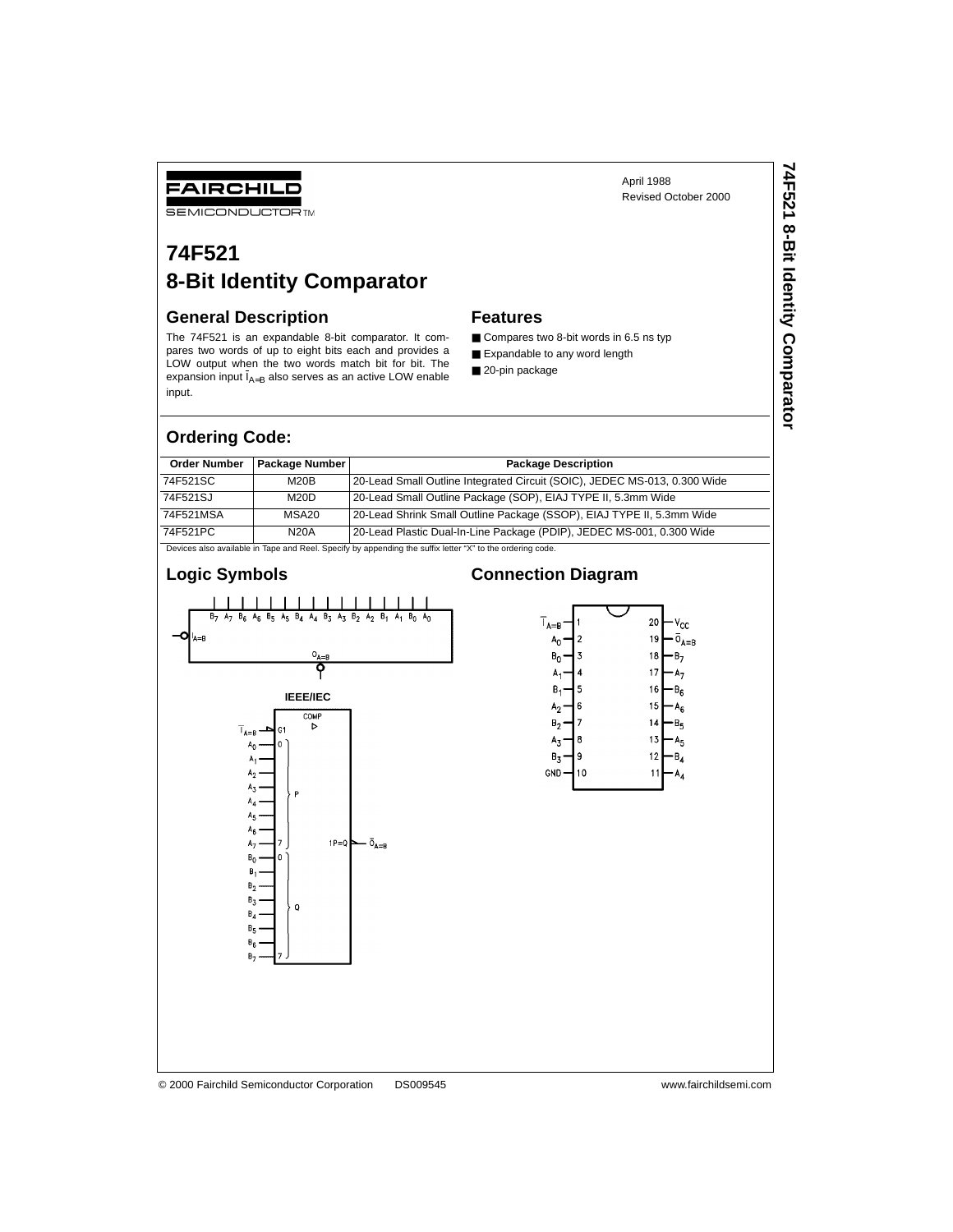# **74F521**

### **Unit Loading/Fan Out**

| <b>Pin Names</b>     | <b>Description</b>                     | U.L.    | Input $I_{\text{H}}/I_{\text{H}}$<br>HIGH/LOW Output $I_{OH}/I_{OL}$ |  |
|----------------------|----------------------------------------|---------|----------------------------------------------------------------------|--|
| $A_0 - A_7$          | Word A Inputs                          | 1.0/1.0 | $20 \mu A/-0.6 \text{ mA}$                                           |  |
| $B_0 - B_7$          | Word B Inputs                          | 1.0/1.0 | 20 µA/-0.6 mA                                                        |  |
| $\overline{I}_{A=B}$ | Expansion or Enable Input (Active LOW) | 1.0/1.0 | 20 µA/-0.6 mA                                                        |  |
| $\overline{O}_{A=B}$ | Identity Output (Active LOW)           | 50/33.3 | $-1$ mA/20 mA                                                        |  |

### **Truth Table**

| <b>Inputs</b> | Output           |             |  |  |
|---------------|------------------|-------------|--|--|
| $A = B$       | A, B             | $O_{A = B}$ |  |  |
|               | $A = B$ (Note 1) |             |  |  |
|               | $A \neq B$       | н           |  |  |
| н             | $A = B$ (Note 1) | н           |  |  |
| н             | $A \neq B$       |             |  |  |

H = HIGH Voltage Level<br>L = LOW Voltage Level

**Note 1:**  $A_0 = B_0$ ,  $A_1 = B_1$ ,  $A_2 = B_2$ , etc.

### **Logic Diagram**



www.fairchildsemi.com 2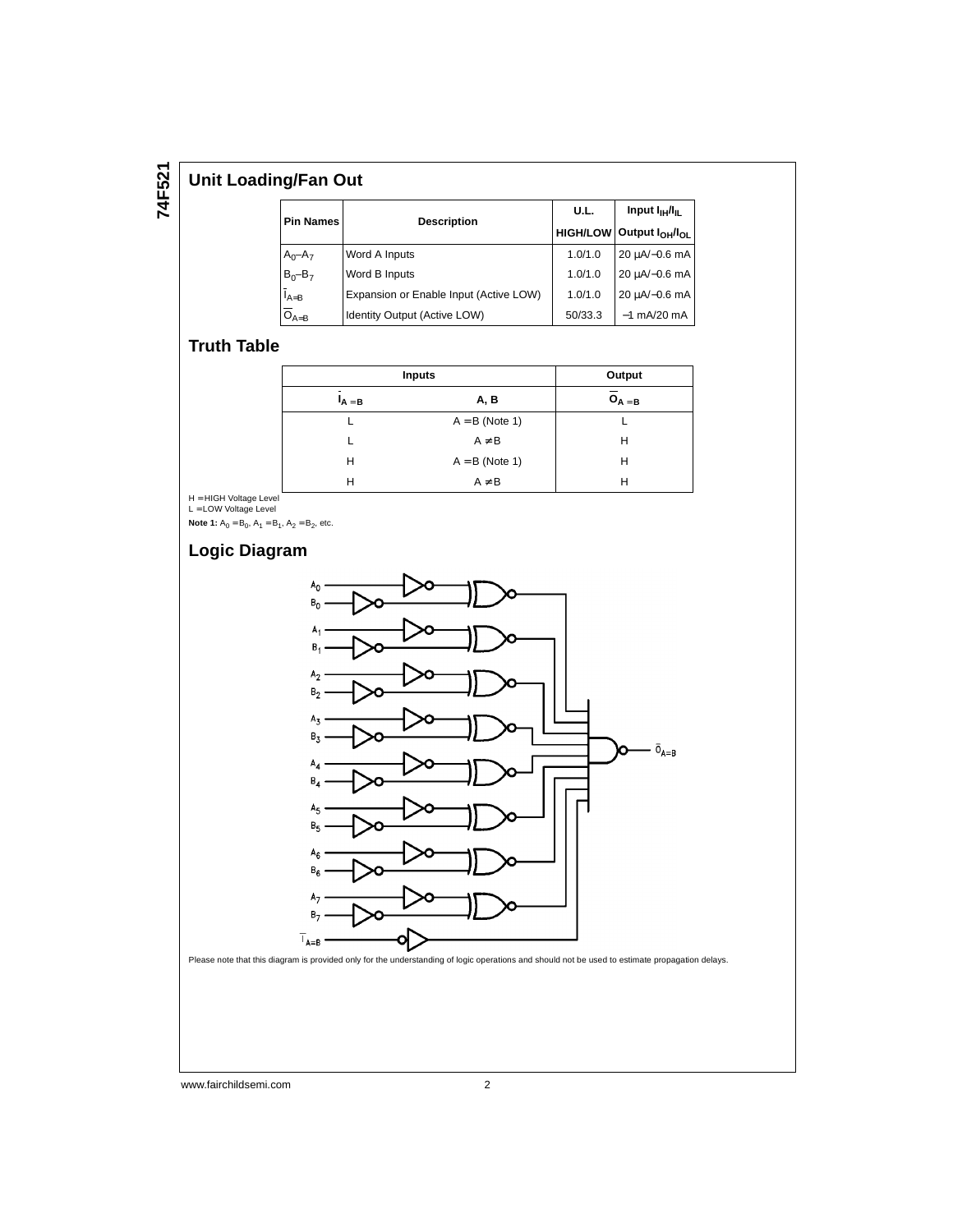### **Absolute Maximum Ratings**(Note 2) **Recommended Operating**

Storage Temperature −65°C to +150°C Ambient Temperature under Bias  $-55^{\circ}$ C to +125°C Junction Temperature under Bias −55°C to +150°C V<sub>CC</sub> Pin Potential to Ground Pin −0.5V to +7.0V Input Voltage (Note 3) −0.5V to +7.0V Input Current (Note 3) −30 mA to +5.0 mA Voltage Applied to Output in HIGH State (with  $V_{CC} = 0V$ ) Standard Output  $-0.5V$  to  $V_{CC}$ 3-STATE Output −0.5V to +5.5V Current Applied to Output in LOW State (Max) twice the rated  $I_{OL}$  (mA)

# **Conditions**

Free Air Ambient Temperature 0°C to +70°C Supply Voltage  $+4.5V$  to  $+5.5V$ 

**74F521**

**Note 2:** Absolute maximum ratings are values beyond which the device may be damaged or have its useful life impaired. Functional operation under these conditions is not implied.

**Note 3:** Either voltage limit or current limit is sufficient to protect inputs.

## **DC Electrical Characteristics**

Symbol **Parameter Min Typ Max Units V<sub>CC</sub> Conditions** V<sub>IH</sub> Input HIGH Voltage 2.0 2.0 V Recognized as a HIGH Signal  $V_{II}$  Input LOW Voltage  $0.8$  V Recognized as a LOW Signal  $V_{\text{CD}}$  Input Clamp Diode Voltage  $V_{\text{OH}}$  −1.2 V Min  $I_{\text{IN}}$  = −18 mA<br>  $V_{\text{OH}}$  Output HIGH 10% V<sub>CC</sub> 2.5 (a)  $V_{\text{OH}}$  = −1 mA  $V_{\text{OH}}$  Output HIGH 10% V<sub>CC</sub> 2.5 V Min I<sub>OH</sub> = −1 mA Voltage 5% V<sub>CC</sub> 2.7 V Min  $V_H = -1$  mA<br>
Voltage 5% V<sub>CC</sub> 2.7 V Min  $V_{\text{OH}} = -1$  mA  $V_{\text{OL}}$  Output LOW 10%  $V_{\text{CC}}$  (Vertage 10% VCC 0.5 V Min  $I_{\text{OL}} = 20 \text{ mA}$ IIH Input HIGH Current 5.0 µA Max VIN = 2.7V  $I_{\text{BVI}}$  Input HIGH Current 1000 and 1000 and 1000 and 1000 and 1000 and 1000 and 1000 and 1000 and 1000 and 1000 and 1000 and 1000 and 1000 and 1000 and 1000 and 1000 and 1000 and 1000 and 1000 and 1000 and 1000 and 10  $\begin{array}{ccc} I_{\text{CEX}} & \begin{array}{c} \text{Output HIGH} \end{array} \end{array}$ <br>
Leakage Current  $\begin{array}{ccc} I_{\text{CEX}} & \begin{array}{c} \text{1} & \text{1} & \text{1} & \text{1} & \text{1} & \text{1} & \text{1} & \text{1} & \text{1} & \text{1} & \text{1} & \text{1} & \text{1} & \text{1} & \text{1} & \text{1} & \text{1} & \text{1} & \text{1} & \text{1} & \text{1} & \text{1} & \text{1}$  $V_{\text{ID}}$  | Input Leakage  $4.75$   $V_{\text{ID}}$  |  $0.0$   $\left[\begin{array}{cc} I_{\text{ID}}=1.9 \ \mu\text{A} \end{array}\right]$ Test All Other Pins Grounded All Other Pins Grounded All Other Pins Grounded All Other Pins Grounded  $I_{OD}$  Output Leakage  $3.75$   $\mu$   $0.0$   $\mu$ Output Leakage<br>Circuit Current **Current All Other Pins Grounded**<br>Circuit Current All Other Pins Grounded  $I_{\parallel}$  Input LOW Current  $-0.6$  mA Max  $V_{\parallel N} = 0.5V$  $\frac{1}{\text{O}}$ I<sub>OS</sub> Output Short-Circuit Current −60 −150 mA Max  $\frac{1}{\text{O}}$  V<sub>OUT</sub> = 0V<br>  $\frac{1}{\text{O}}$  Power Supply Current 21 32 mA Max  $\frac{1}{\text{O}}$  HIGH I<sub>CCH</sub> Power Supply Current 11 21 32 mA Max

3 www.fairchildsemi.com